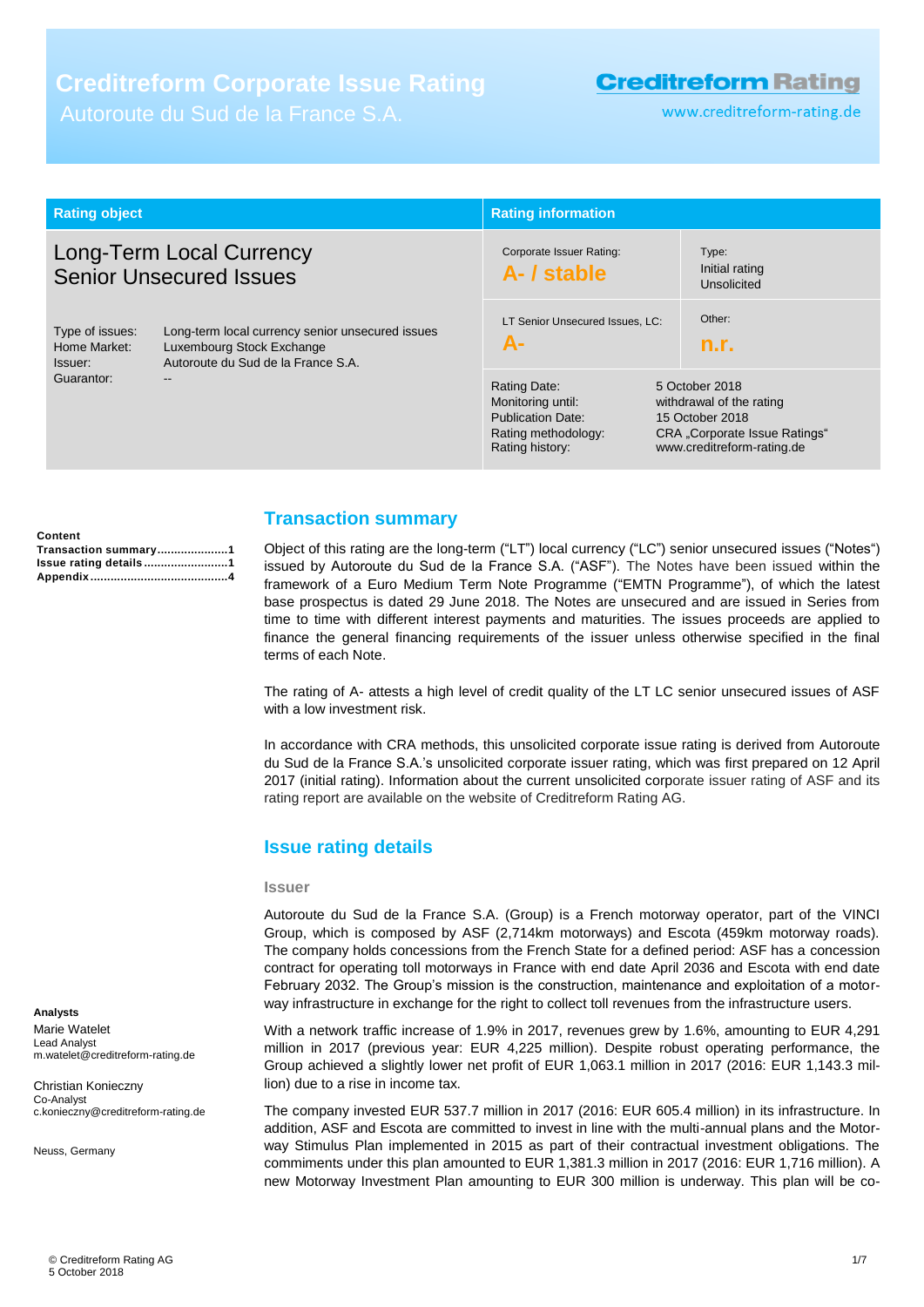financed by the regional authorities concerned and by the concession companies through additional annual toll increases in 2019, 2020 and 2021.

In 2017, ASF issued two bonds amounting to EUR 1 bn in January (10 years) and EUR 500 million in April (9 years) within the framework of its EMTN programme and repaid CNA-EIB loans of EUR 669.5 million and EIB loans of EUR 27.9 million. ASF decreased also the amount outstanding of its credit facility with VINCI by EUR 1.6 bn.

Net debt (CRA calculations) amounted to EUR 12.2 bn at the end of 2017 (2016: EUR 13.2 bn). The cost of net financial debt fell (also thanks to the favourable conditions of the latest bond issues). The ratio of net debt / EBITDA adj. ratio decreased to 4.5x (2016: 4.9x), reflecting both the dent debt decrease and the good performance of ASF in 2017. Overall, the company disposes of enough credit facilities and access to capital markets to cover its short-term financing needs.

The following table shows some key financials of ASF for the last 2 years.

Table 1: Financials of ASF I Source: ASF annual report 2017, standardized by CRA

| <b>Financial ratios' extract</b><br><b>Basis: consolidated annual statement</b> | <b>Standardized balance sheet</b> |                      |  |
|---------------------------------------------------------------------------------|-----------------------------------|----------------------|--|
| per 31.12 (IFRS)                                                                | 2016                              | 2017                 |  |
| <b>Revenues</b>                                                                 | EUR 4,225.3 million               | EUR 4,290.9 million  |  |
| <b>EBITDA</b>                                                                   | EUR 2,701.5 million               | EUR 2,753.7 million  |  |
| <b>EBIT</b>                                                                     | EUR 2,031.2 million               | EUR 2,048.3 million  |  |
| <b>EAT</b>                                                                      | EUR 1,143.3 million               | EUR 1,063.1 million  |  |
| Total assets adj.                                                               | EUR 13,660.0 million              | EUR 13,314.4 million |  |
| Equity ratio adj.                                                               | 2.3%                              | 7.6%                 |  |
| Capital lock-up period                                                          | 6.9 days                          | 9.6 days             |  |
| Short-term capital lock-up                                                      | 40.2%                             | 54.1%                |  |
| Return on investment                                                            | 10.7%                             | 10.1%                |  |
| Net debt / EBITDA adj.                                                          | 4.9x                              | 4.5x                 |  |
| Ratio of interest expenses to debt                                              | 2.5%                              | 2.4%                 |  |

We expect a stable development of the company in 2018. As of 30 June 2018, the positive trends in traffic was confirmed (+2.3%) thanks to the current good economic situation in France and indirectly by the rail strikes in the first half-year 2018. However, the results of the Group have been penalized by the rise in the cost of fuel and the climatic conditions (snow) in winter.

As a result of the Group ties, and given that VINCI S.A. is the parent company of ASF, the unsolicited corporate issuer rating of ASF is limited by the unsolicited corporate issuer rating of VINCI S.A. (Group) (A- /stable as of April 12, 2017).

Regarding the business development and outlook of the issuer, we refer to the report on the unsolicited corporate issuer rating of Autoroute du Sud de la France S.A. as of 12 April 2017 (currently A- / stable) and the information published by the Group since then. The company faces specific structural risks, business risks and financial risks that are described in detail in the rating report. The report can be found on the website of CRA. As mentioned above, the rating is monitored on an ongoing basis.

### **Rating object**

The rating objects of this issue rating are exclusively the in euro denominated long-term senior unsecured issues, issued by Autoroute du Sud de la France S.A. and which are included in the list of ECB-eligible marketable assets. The ECB list of eligible marketable assets can be found on the website of the ECB.

The Notes have been issued within the framework of the EMTN Programme, of which the latest base prospectus is dated 29 June 2018. The current EMTN Programme amounts to maximum EUR 12 bn. The Notes issued under the EMTN Programme benefit from a negative pledge provision and cross-default mechanism. Early redemption at the option of the issuer and/or noteholders is possi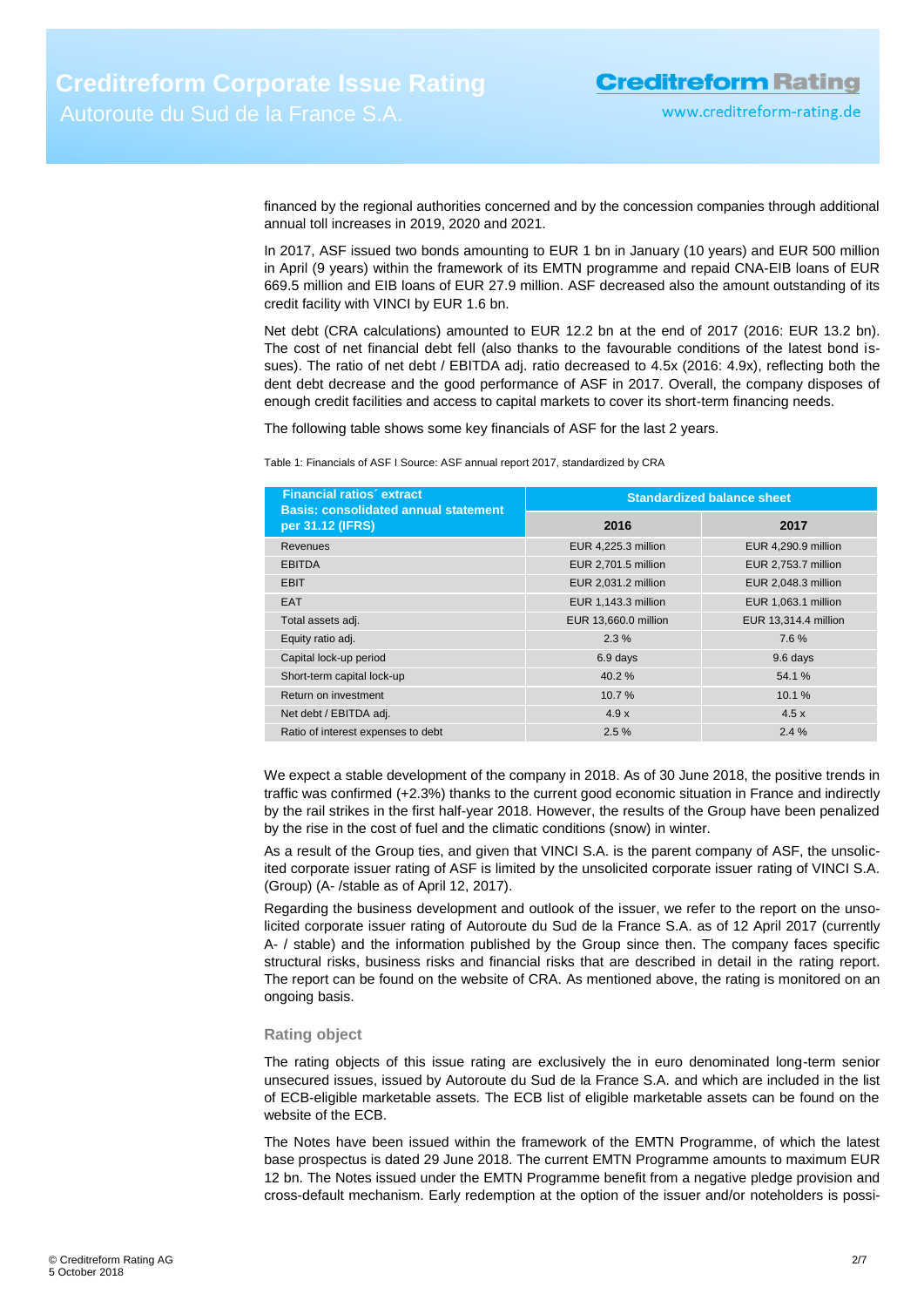ble for tax reason, following a change of control, loss of concession, squeeze out option makewhole redemption and residual maturity call option.

## **Rating result**

We assign a rating of A- to the long-term local currency senior unsecured debt securities issued by ASF. The decision is derived from the corporate issuer rating and its outlook.

The following tables gives overviews of the ratings attributed by CRA as well as of the current EMTN Programme.

Table 2: Summary of CRA ratings I Source: CRA

| <b>Rating objects</b>                                                         | <b>Detail information</b> |             |  |
|-------------------------------------------------------------------------------|---------------------------|-------------|--|
|                                                                               | Date                      | Rating      |  |
| VINCI S.A.                                                                    | 12.04.2017                | A- / stable |  |
| Autoroute du Sud de la France S.A.                                            | 12.04.2017                | A- / stable |  |
| Long-term LC senior unsecured issues of VINCI S.A.                            | 05.10.2018                | $A -$       |  |
| Long-term LC senior unsecured issues of Autoroute du Sud de la<br>France S.A. | 05.10.2018                | A-          |  |
| Other                                                                         | $\sim$                    | n.r.        |  |

Table 3: Overview of 2018 EMTN Programme I Source: ASF prospectus dated 29 June 2018

| <b>Overview 2018 EMTN Programme</b> |                                       |             |                                      |  |  |
|-------------------------------------|---------------------------------------|-------------|--------------------------------------|--|--|
| Programme Volume                    | EUR 12,000,000,000                    | Maturity    | Depending on<br>the respective Notes |  |  |
| <b>Issuer</b>                       | Autoroute du Sud de la France<br>S.A. | Coupon      | Depending on<br>the respective Notes |  |  |
| Arranger                            | <b>Natixis</b>                        | Currency    | Depending on<br>the respective Notes |  |  |
| <b>Credit Enhancement</b>           | $-$                                   | <b>ISIN</b> | Depending on<br>the respective Notes |  |  |

At the time of the rating, the following EUR-Notes are rated by Creditreform Rating AG:

Table 4: Unsolicited ratings of ASF's long-term LC senior unsecured issues I Source: ASF

| <b>ISIN</b>  | <b>EUR</b>    | <b>Issue date</b> | <b>Maturity</b> | <b>Unsolicited rating</b> |
|--------------|---------------|-------------------|-----------------|---------------------------|
| FR0011119775 | 500,000,000   | 23.09.2011        | 24.09.2018      | $A -$                     |
| FR0010724682 | 200,000,000   | 16.02.2009        | 16.02.2019      | $A -$                     |
| FR0010737882 | 969,600,000   | 20.03.2009        | 20.03.2019      | $A -$                     |
| FR0010883058 | 650,000,000   | 12.04.2010        | 13.04.2020      | $A -$                     |
| FR0010491720 | 1,575,000,000 | 04.07.2007        | 04.07.2022      | $A -$                     |
| FR0011394907 | 700,000,000   | 18.01.2013        | 18.01.2023      | $A -$                     |
| FR0011376599 | 70,000,000    | 18.12.2012        | 31.01.2023      | $A -$                     |
| FR0011273440 | 50,000,000    | 25.06.2012        | 25.06.2023      | $A -$                     |
| FR0011694033 | 600,000,000   | 17.01.2014        | 17.01.2024      | $A -$                     |
| FR0011276906 | 50,000.000    | 02.07.2012        | 02.07.2024      | $A -$                     |
| FR0010807503 | 185,000,000   | 30.09.2009        | 30.09.2024      | $A -$                     |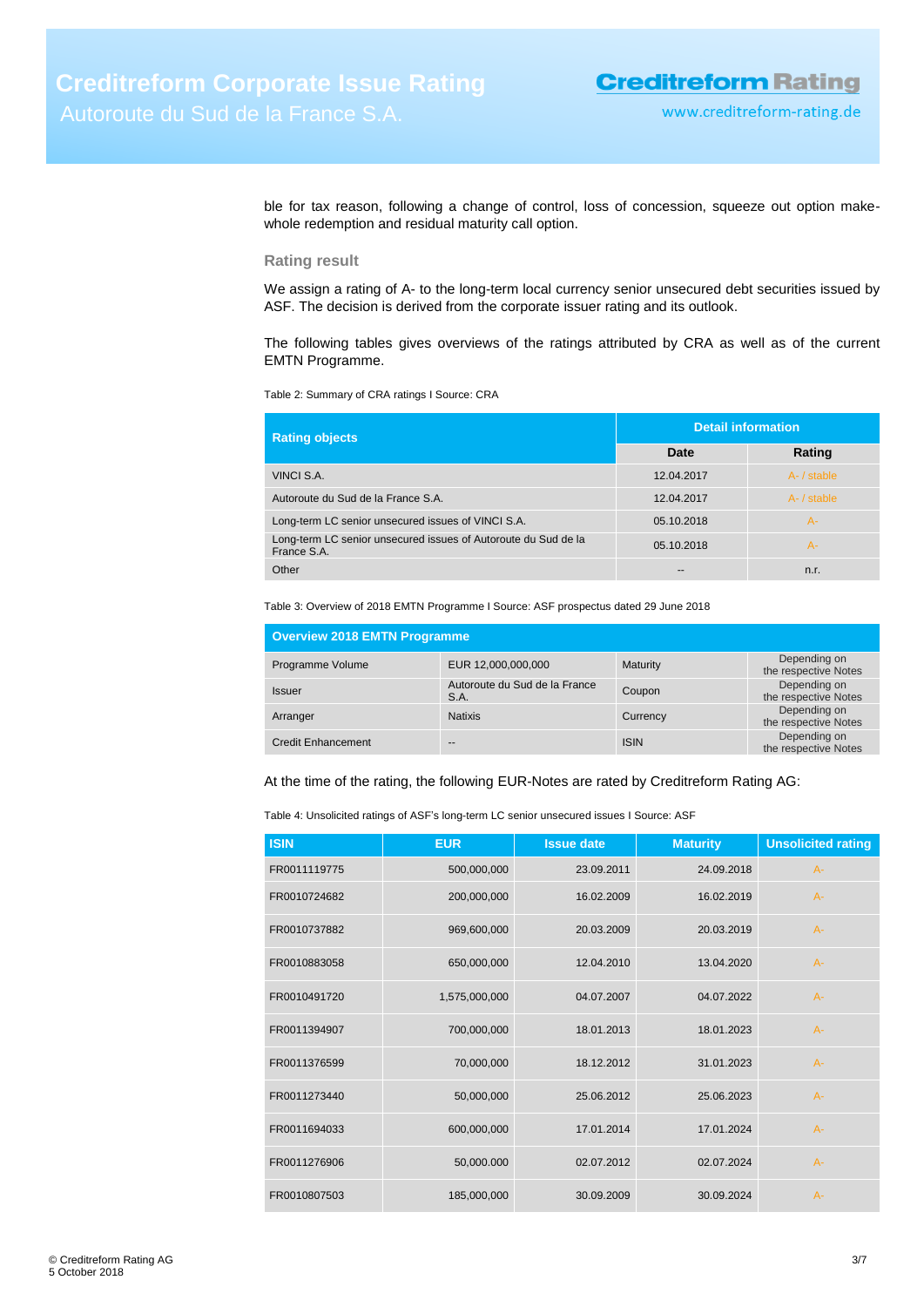# **Creditreform Rating**

www.creditreform-rating.de

| FR0011430982 | 100,000,000   | 11.03.2013 | 11.03.2025 | $A -$ |
|--------------|---------------|------------|------------|-------|
| FR0013251170 | 500,000,000   | 20.04.2017 | 20.04.2026 | $A-$  |
| FR0013169885 | 500,000,000   | 13.05.2016 | 13.05.2026 | $A -$ |
| FR0013231099 | 1,000,000,000 | 18.01.2017 | 18.01.2027 | $A -$ |
| FR0010511758 | 50,000,000    | 05.09.2007 | 05.09.2027 | $A -$ |
| FR0011472034 | 130,000,000   | 18.04.2013 | 18.04.2028 | $A -$ |
| FR0013346137 | 700,000,000   | 27.06.2018 | 27.06.2028 | $A-$  |
| FR0011637750 | 181,000,000   | 03.12.2013 | 21.11.2028 | $A -$ |
| FR0011788868 | 45,000,000    | 20.03.2014 | 06.03.2029 | $A -$ |
| FR0013310455 | 1,000,000,000 | 22.01.2018 | 22.01.2030 | $A -$ |

All future LT LC senior unsecured Notes denominated in euro and included in the list of ECBeligible marketable assets, which will be issued by ASF under the current EMTN Programme, will, until further notice, receive the same ratings than the current LT LC senior unsecured issues. Notes issued under the Programme in another currency than euro or other types of debt instruments have not been rated by CRA so far. The current ratings and information can be seen on the website of Creditreform Rating AG.

#### **Best-case scenario**

In our best-case scenario for one year, we assume a rating of A-. As the rating of the debt securities is linked to the rating of the issuer, we refer to the rating report on the unsolicited corporate issuer rating of ASF as of 12 April 2017 (A- / stable).

# **Worst-case scenario**

In our worst-case scenario for one year, we assume a rating of BBB+. As the rating of the debt securities is linked to the rating of the issuer, we refer to the rating report on the unsolicited corporate issuer rating of ASF as of 12 April 2017 (A- / stable).

# <span id="page-3-0"></span>**Appendix**

## **Rating history**

Corporate issuer ASF

| Event.         | <b>Rating date</b> | <b>Publication date</b> | <b>Monitoring period</b><br>until | <b>Result</b> |
|----------------|--------------------|-------------------------|-----------------------------------|---------------|
| Initial rating | 12.04.2017         | 24.04.2017              | Withdrawal of the rating          | A- / stable   |

LT LC senior unsecured issues issued by ASF

| Event /        | <b>Rating date</b> | <b>Publication date</b> | <b>Monitoring period</b><br>until | Result |
|----------------|--------------------|-------------------------|-----------------------------------|--------|
| Initial rating | 05.10.2018         | 12.10.2018              | Withdrawal of the rating          |        |

Best-case scenario: A-Worst-case scenario: BBB+

#### Note:

The scenarios are based on the information available at the time of the rating. Within the forecast horizon, some circumstances could occur that would lead to a rating change out of the indicated range.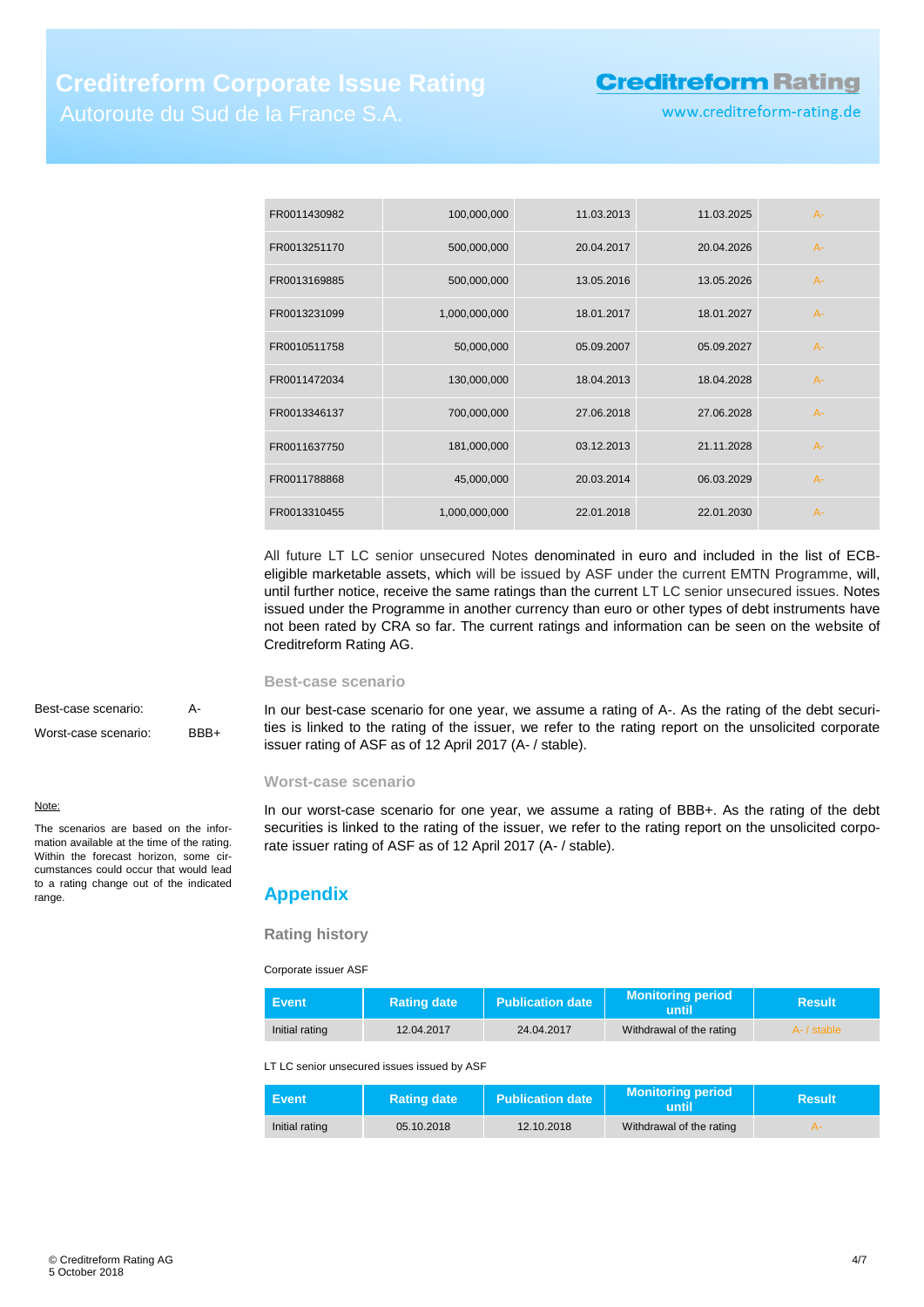**Regulatory and legal disclosures**

The present rating is an unsolicited rating. Creditreform Rating AG was not commissioned by the issuer with the preparation of the rating. The present analysis was prepared on a voluntary basis.

The rating is based on the analysis of published information and on internal evaluation factors. The quantitative analysis is primarily based on the last annual report of the issuer, the base prospectuses and on press releases of the company. The information and documents meet the requirements and are in accordance with the published Creditreform Rating AG's rating methodology.

The rating was conducted on the basis of Creditreform Rating's "Corporate Issue Ratings" methodology. A complete description of Creditreform Rating's rating methodologies is published on the following internet page: www.creditreform-rating.de.

The documents submitted and information gathered were sufficient to meet the requirements of Creditreform Rating AG's rating methodology. A complete description of Creditreform Rating's rating methodologies and Creditreform's basic document "Rating Criteria and Definitions" is published on the following internet page:

# [www.creditreform-rating.de/](http://www.creditreform-rating.de/)en/regulatory-requirements/

This rating was carried out by analysts Marie Watelet (m.watelet@creditreform-rating.de) and Christian Konieczny (c.konieczny@creditreform-rating.de), both located in Neuss, Germany. A management meeting did not take place.

The rating was presented to the rating committee on 5 October 2018. The company examined the rating report prior to publication and was given at least one full working day to appeal the rating committee's decision and to provide additional information. The rating decision was not amended following this examination.

The rating will be monitored until CRA removes the rating and sets it to non-rated (n.r.).

In 2011 Creditreform Rating AG was registered within the European Union according to EU Regulation 1060/2009 (CRA-Regulation). Based on the registration Creditreform Rating AG (CRA) is allowed to issue credit ratings within the EU and is bound to comply with the provisions of the CRA-Regulation.

#### Please note:

This report exists in an English version only. This is the only binding version.

### **Conflict of interests**

No conflicts of interest were identified during the rating process that might influence the analyses and judgements of the rating analysts involved or any other natural person whose services are placed at the disposal or under the control of Creditreform Rating AG and who are directly involved in credit rating activities or in approving credit ratings and rating outlooks.

In the event of providing ancillary services to the rated entity, CRA will disclose all ancillary services in the credit rating report.

## **Rules on the presentation of credit ratings and rating outlooks**

The approval of credit ratings and rating outlooks follows our internal policies and procedures. In line with our 'Rating Committee' policy, all credit ratings and rating outlooks are approved by a rating committee based on the principle of unanimity.

To prepare this credit rating, CRA has used following substantially material sources:

Corporate issuer rating:

- 1. Annual report
- 2. Website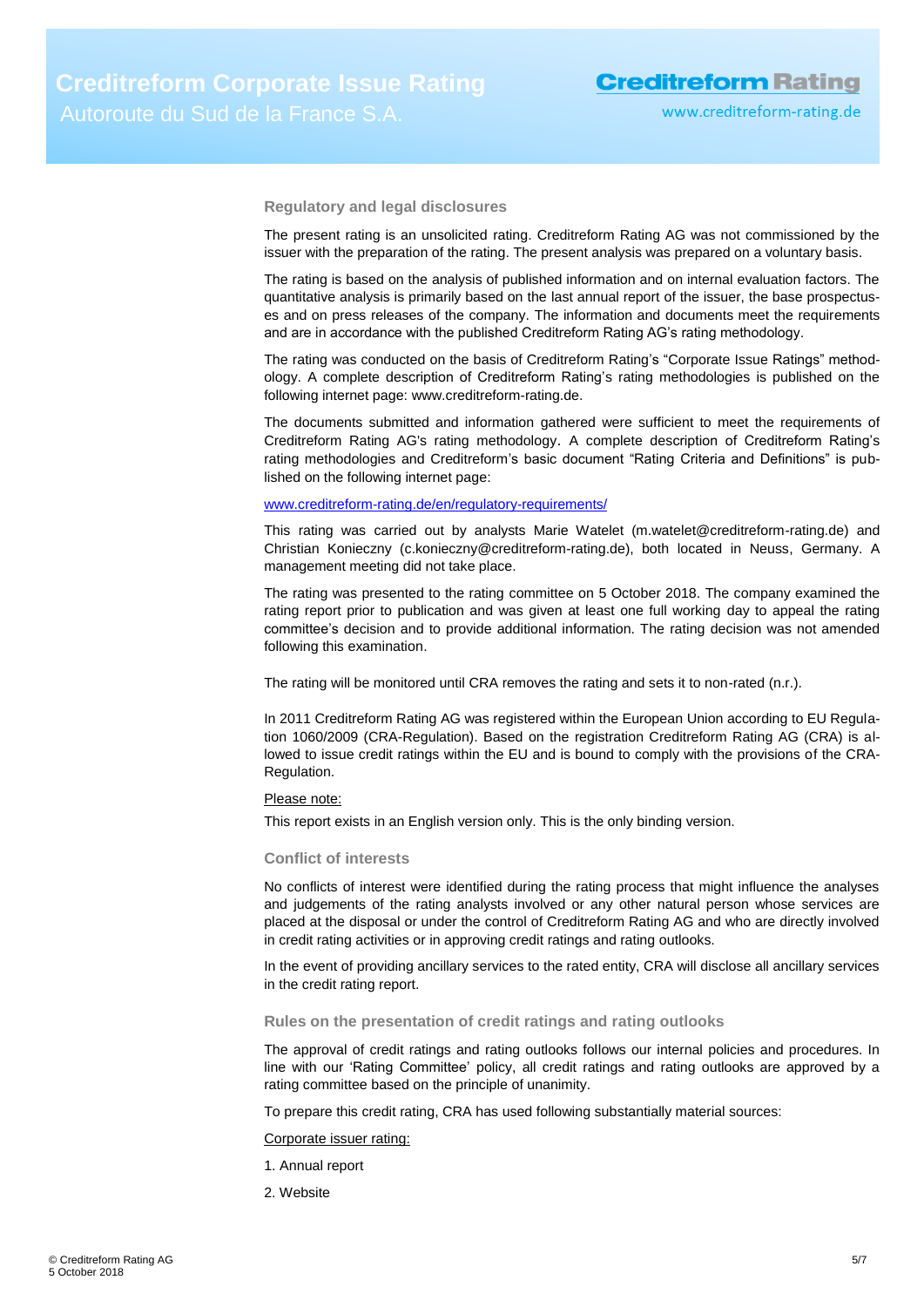## 3. Internet research

Corporate issue rating:

- 1. Corporate issuer rating incl. information used for the corporate issuer rating
- 2. Documents on issues / instruments

There are no other attributes and limitations of the credit rating or rating outlook other than those displayed on the CRA website. Furthermore, CRA considers as satisfactory the quality and extent of information available on the rated entity. With respect to the rated entity, Creditreform Rating AG regarded available historical data as sufficient.

Between the time of disclosure of the credit rating to the rated entity and the public disclosure, no amendments were made to the credit rating.

The 'Basic Data' information card indicates the principal methodology or version of methodology that was used in determining the rating, with a reference to its comprehensive description.

In cases where the credit rating is based on more than one methodology or where reference only to the principal methodology might cause investors to overlook other important aspects of the credit rating, including any significant adjustments and deviations, Creditreform Rating AG explains this fact in the credit rating report and indicates how the different methodologies or other aspects are taken into account in the credit rating. This information is integrated in the credit rating report.

The meaning of each rating category, the definition of default or recovery and any appropriate risk warning, including a sensitivity analysis of the relevant key rating assumptions such as mathematical or correlation assumptions, accompanied by worst-case scenario credit ratings and best-case scenario credit ratings are explained.

The date at which the credit rating was initially released for distribution and the date when it was last updated, including any rating outlooks, is indicated clearly and prominently in the 'Basic Data' card as a "rating action"; initial release is indicated as "initial rating", other updates are indicated as an "update", "upgrade" or "downgrade", "not rated", "confirmed", "selective default" or "default".

In the case of a rating outlook, the time horizon is provided during which a change in the credit rating is expected. This information is available within 'Basic Data' information card.

In accordance with Article 11 (2) EU-Regulation (EC) No 1060/2009, a registered or certified credit rating agency shall make available, in a central repository established by ESMA, information on its historical performance data including the rating transition frequency and information about credit ratings issued in the past and on their changes. Requested data are available at the ESMA website: https://cerep.esma.europa.eu/cerep-web/statistics/defaults.xhtml.

An explanatory statement of the meaning of Creditreform's default rates are available in the credit rating methodologies disclosed on the website.